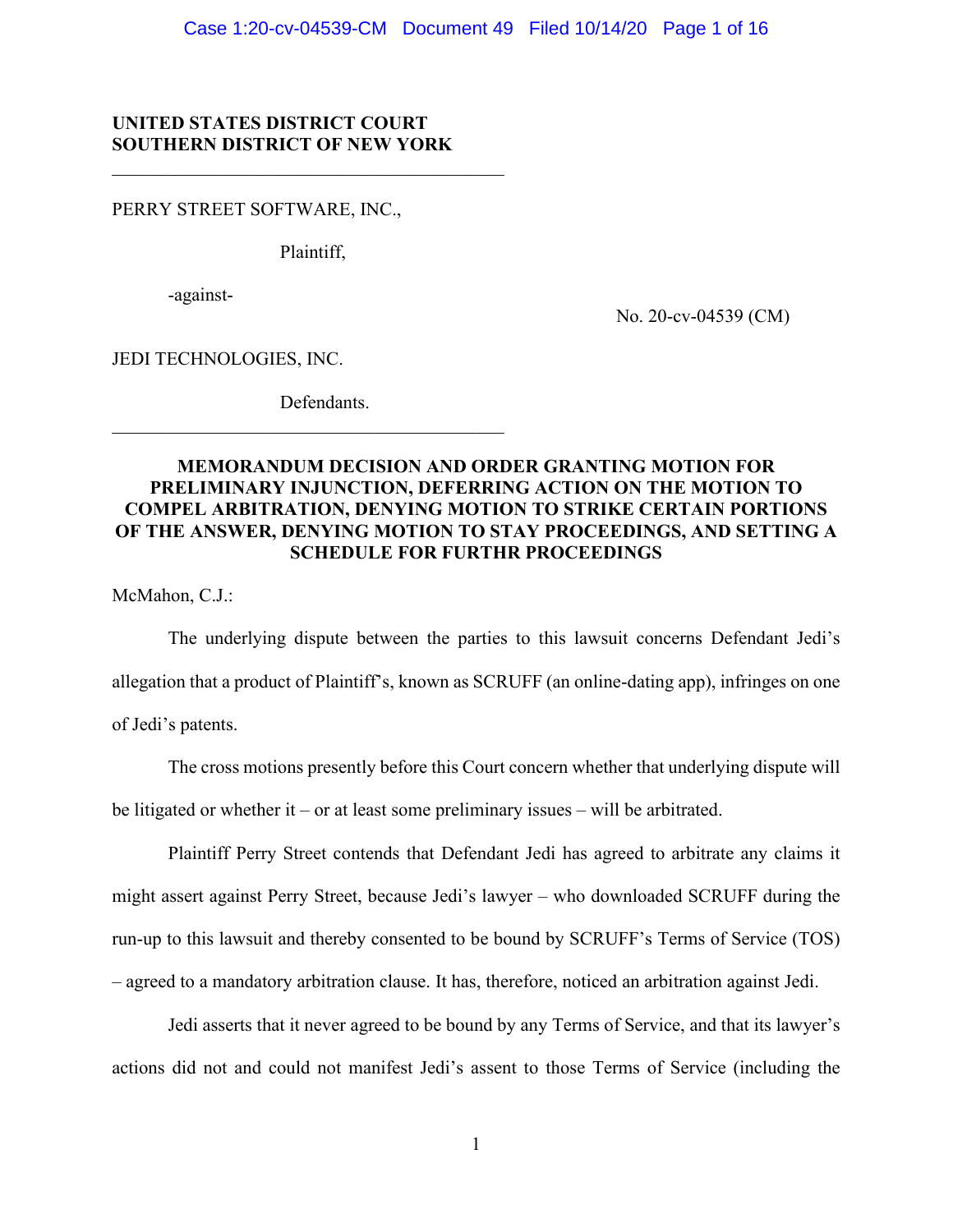#### Case 1:20-cv-04539-CM Document 49 Filed 10/14/20 Page 2 of 16

arbitration clause) – this is because the lawyer did what he did in order to satisfy his personal obligation under Fed. R. Civ. P. 11.

Jedi has moved for a "preliminary" injunction against the arbitration that Perry Street has noticed. But there is nothing "preliminary" about the relief that Jedi seeks – it wants a permanent stay of arbitration, so that the patent-infringement suit can be litigated in court. However, while Jedi cites persuasive authority for the proposition that its lawyer's agreement to the TOS did not manifest Jedi's assent to arbitration, it fails to accompany that authority with the evidence that is needed to resolve what is ultimately a question of fact: what, exactly, was Jedi's lawyer doing when he accessed SCRUFF and agreed to the TOS, and why was he doing it?

Despite the lack of an affidavit from Jedi's lawyer, I conclude that Defendant is likely to succeed on the merits of what is, ultimately, an application for a stay of arbitration. And Jedi has unquestionably satisfied the other conditions for the entry of injunctive relief. For that reason, I am granting its motion for a preliminary injunction, deferring action on Perry Street's motion to compel arbitration, and giving the parties 30 days to complete the record.

Jedi has also raised (albeit in a perfunctory way) the possibility that Perry Street has waived arbitration. Perry Street filed the complaint in this action, seeking a declaration that it did not infringe Jedi's patent. That action would appear to be at odds with its present position that the matter should be arbitrated. Moreover, the record reveals two highly salient facts that would seem to bear on the waiver issue: (1) unlike many "broad" arbitration clauses, the dispute resolution clause in the TOS specifically permits any party to opt to litigate, rather than arbitrate, intellectual property disputes, at least when seeking some form of equitable relief; and (2) at the time it opted to litigate, Perry Street had available to it all the information from which it would eventually argue that the matter was arbitrable. Unfortunately, the parties failed to brief this issue adequately. If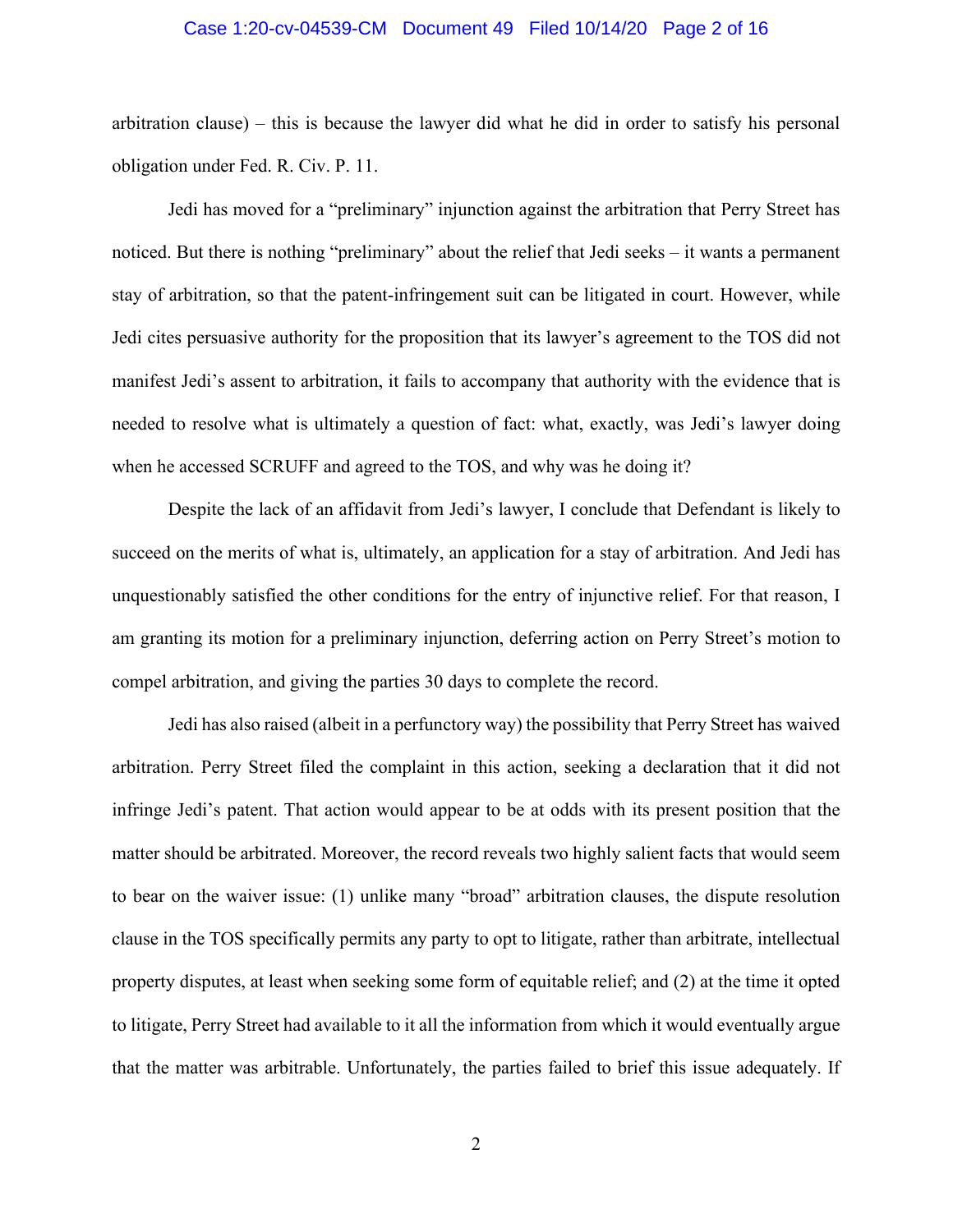## Case 1:20-cv-04539-CM Document 49 Filed 10/14/20 Page 3 of 16

Jedi chooses to pursue the issue of waiver, it can be dealt with when the motion to compel is finally decided.

There are two other motions to be decided: Jedi's motion to strike certain statements from Perry Street's answer to its counterclaim, and Perry Street's motion to stay proceedings pending resolution of its motion to compel. Both motions are denied – although for the next 30 days the parties are limited to fleshing out the record so that the court can finally decide the motion to compel.

## **BACKGROUND**

## **A. The Parties**

The facts pertinent to the various motions are not in dispute.

Plaintiff Perry Street Software, Inc. ("Perry Street") is a company incorporated and headquartered in New York. Perry Street makes mobile applications ("apps"), including SCRUFF, and Jack'd, two online-dating apps that run on the iOS and Android platforms.

Defendant Jedi Technologies, Inc. ("Jedi") is an Arizona-based corporation that holds Patent No. 10,164,918 (the "'918 Patent") from the United States Patent and Trademark Office ("USPTO"). Jedi accuses the SCRUFF app of infringing the '918 Patent.

## **B. The SCRUFF App and Its Terms of Service**

Every user who downloads SCRUFF encounters a series of screens when he or she first signs up for the service.

The app's first default screen prompts the user to either "SIGN IN" or "CREATE" an account, with each option contained in its own large box displayed side by side at the bottom of the screen. (Dkt. No. 38, pg. 3). Below these two options is a statement in small white text that reads: "Privacy, safety and security are our top priority. Please review the following documents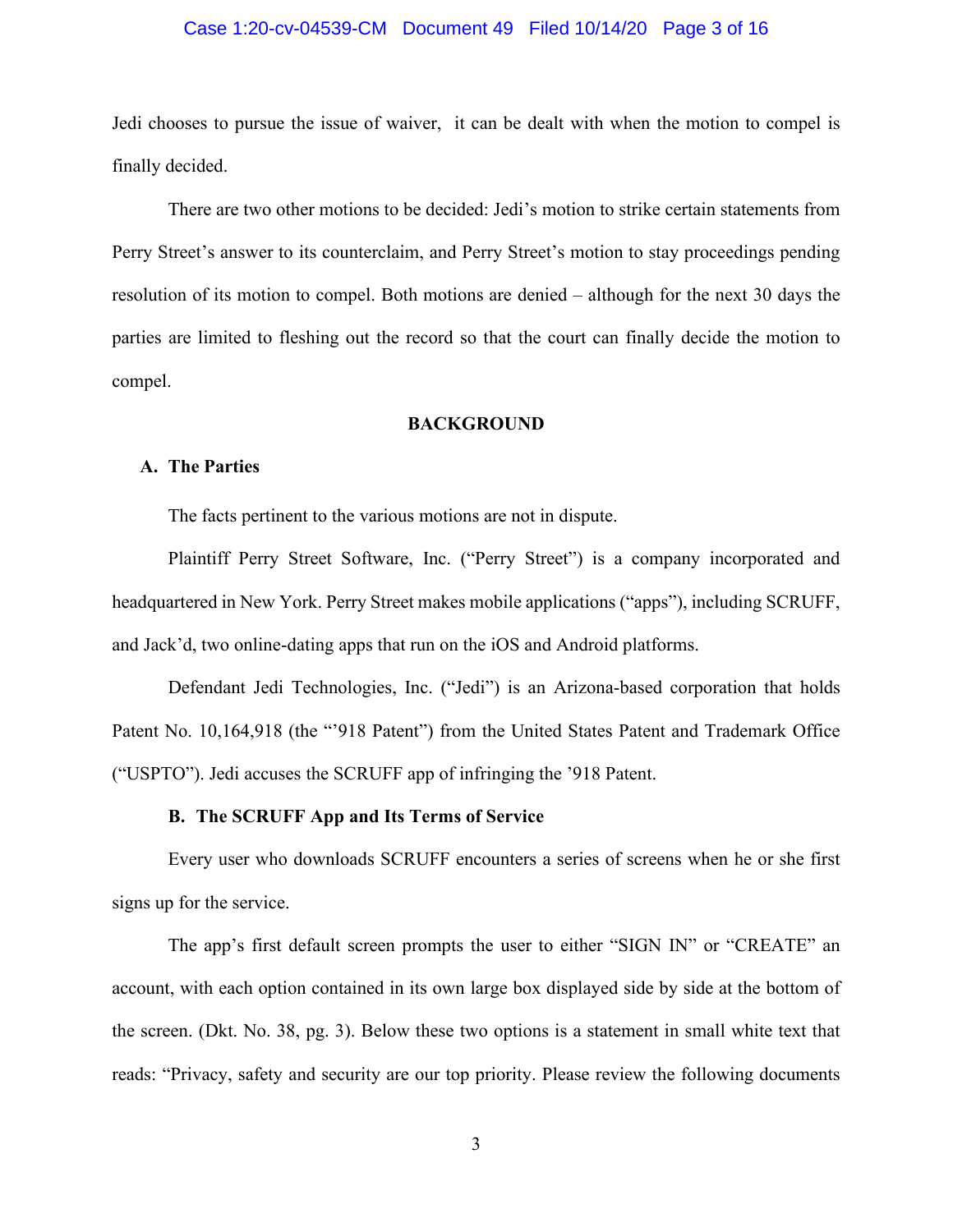### Case 1:20-cv-04539-CM Document 49 Filed 10/14/20 Page 4 of 16

regarding our rules and your rights:" Immediately below that statement are two blue hyperlinks: one to a "Privacy Policy" and the other to "Terms of Service." When a prospective SCRUFF user clicks on one of these two hyperlinks, s/he is taken to that document. However, a new SCRUFF user does not need to click on either of the hyperlinks to proceed to the next screen; s/he can skip over reviewing these documents by clicking on the "CREATE" button. (*Ibid*.).

On the next screen, the user is asked, "When is your birthday?" in large white text, and is prompted to enter his or her date of birth by scrolling through options to find the correct month, date, and year. (*Id*. at 4). The screen also includes a large blue box with the word "NEXT" written inside in white text. Above the box is the following statement in small font: "By tapping Next, you agree to our Privacy Policy and Terms of Service." The words "Privacy Policy" and "Terms of Service" are once again blue hyperlinks to the respective agreements, while the rest of the statement is printed in white. As was true of the previous screen, a prospective SCRUFF user does not need to click on the hyperlinks to proceed to the next screen or to receive access to the app; s/he can elect not to read the Privacy Policy or the TOS and proceed by clicking the "NEXT" box. But by doing so, s/he is deemed to have assented to the terms of both agreements.

The hyperlinks to SCRUFF's "Privacy Policy" and "Terms of Service" are known in the industry as "browsewrap" agreements – agreements "which generally post terms and conditions on a website via a hyperlink at the bottom of the screen" and which "do not require the user to expressly assent." *Meyer v. Uber Tech., Inc.*, 868 F.3d 66, 75 (2d Cir. 2017). These "browsewrap" agreements can be contrasted with "clickwrap" agreements, which "require users to click an 'I agree' box after being presented with a list of terms and conditions[.]" *Ibid*.

SCRUFF's Terms of Service ("TOS") include the following provisions which are relevant to the current dispute: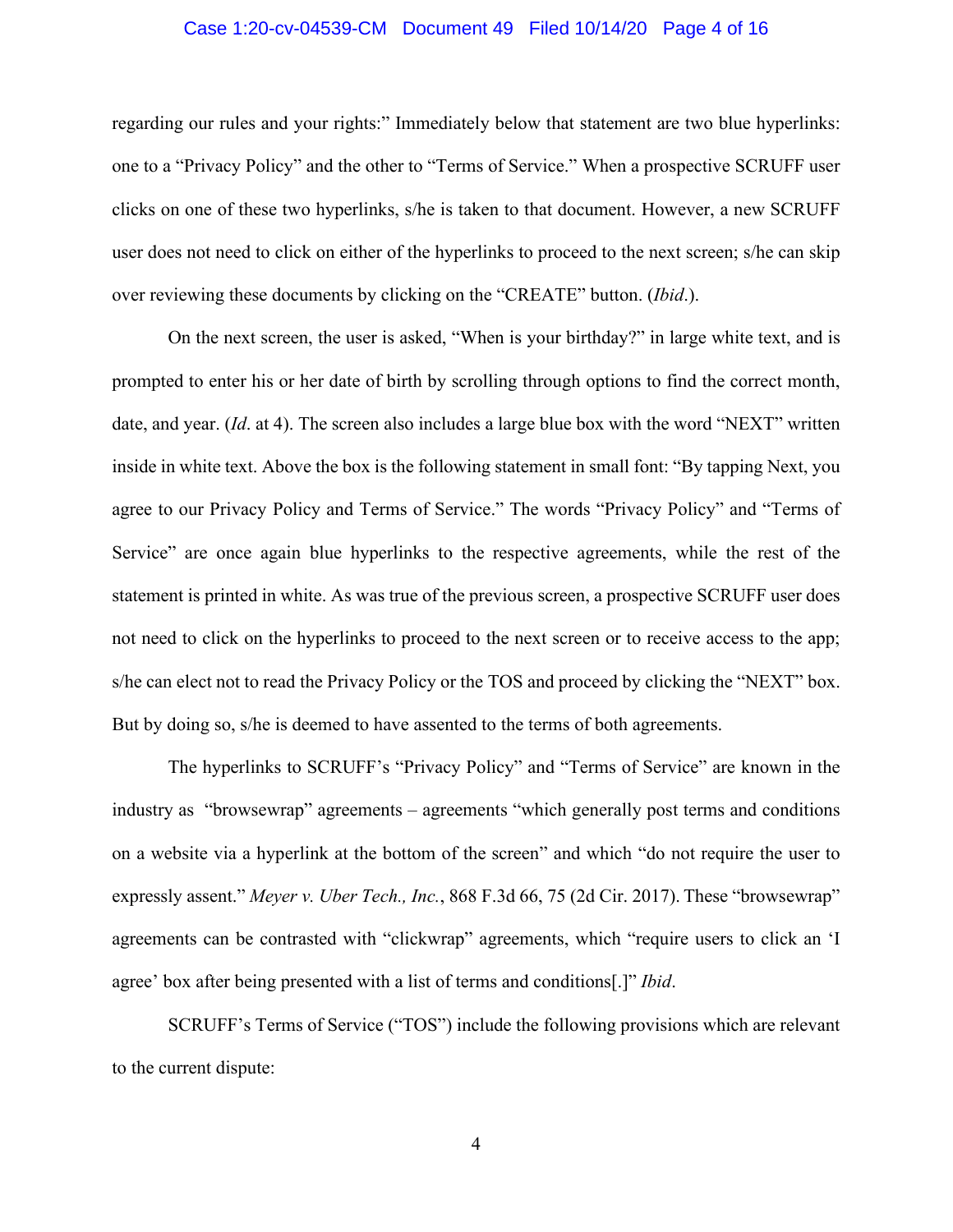THESE TERMS OF SERVICE REQUIRE BINDING ARBITRATION TO RESOLVE ANY DISPUTE OR CLAIM ARISING OUT OF OR RELATING IN ANY WAY TO THESE TERMS OR YOUR ACCESS TO OR USE OF THE SERVICE (AS DEFINED BELOW . . . .

17. BINDING ARBITRATION AND CLASS ACTION WAIVER

ANY DISPUTE OR CLAIM ARISING OUT OF OR RELATING IN ANY WAY TO THESE TERMS OR YOUR ACCESS TO OR USE OF THE SERVICE, INCLUDING, BUT NOT LIMITED TO, THE VALIDITY, APPLICABILITY OR INTERPRETATION OF THESE TERMS (EACH, A "CLAIM"), SHALL BE RESOLVED BY BINDING ARBITRATION RATHER THAN IN COURT, EXCEPT THAT YOU MAY ASSERT CLAIMS IN SMALL CLAIMS COURT IF YOUR CLAIMS QUALIFY. THERE IS NO JUDGE OR JURY IN ARBITRATION, AND COURT REVIEW OF AN ARBITRATION AWARD IS LIMITED.

The arbitration will be conducted by the American Arbitration Association (AAA) under its then-applicable rules, including (as appropriate) its Supplementary Procedures for Consumer-Related Disputes. . . .

*Notwithstanding anything to the contrary, you and Perry Street Software may seek injunctive relief and any other equitable remedies from any court of competent jurisdiction to protect our intellectual property rights, whether in aid of, pending or independently of the resolution of any dispute pursuant to the arbitration procedures set forth above.*

(Dkt. No. 21, Exh. B, pg. 18) (Emphasis in italics added).

# **C. The Patent Dispute**

On May 28, 2020, Jedi's counsel, Brian Haan, Esq., sent Perry Street a "lawyer's letter," accusing SCRUFF of infringing the '918 Patent. (Dkt. No. 21, Exh. C). Haan asserted that his firm had conducted an "investigation into the nature and extent of use of Jedi's patented technologies by Perry Street Software," and stated his belief that there is "extensive use by Perry Street Software of the technologies described and claimed in the '918 patent in connection with Perry Street Software's SCRUFF service." (*Id*. at pg. 5). Although the letter noted that "Jedi's patents are battle-tested" and that "Jedi has engaged in numerous litigations since 2011 to protect its patented technologies in the online dating industry," (*Id*. at pg. 2), it also affirmed that Jedi's "sole objective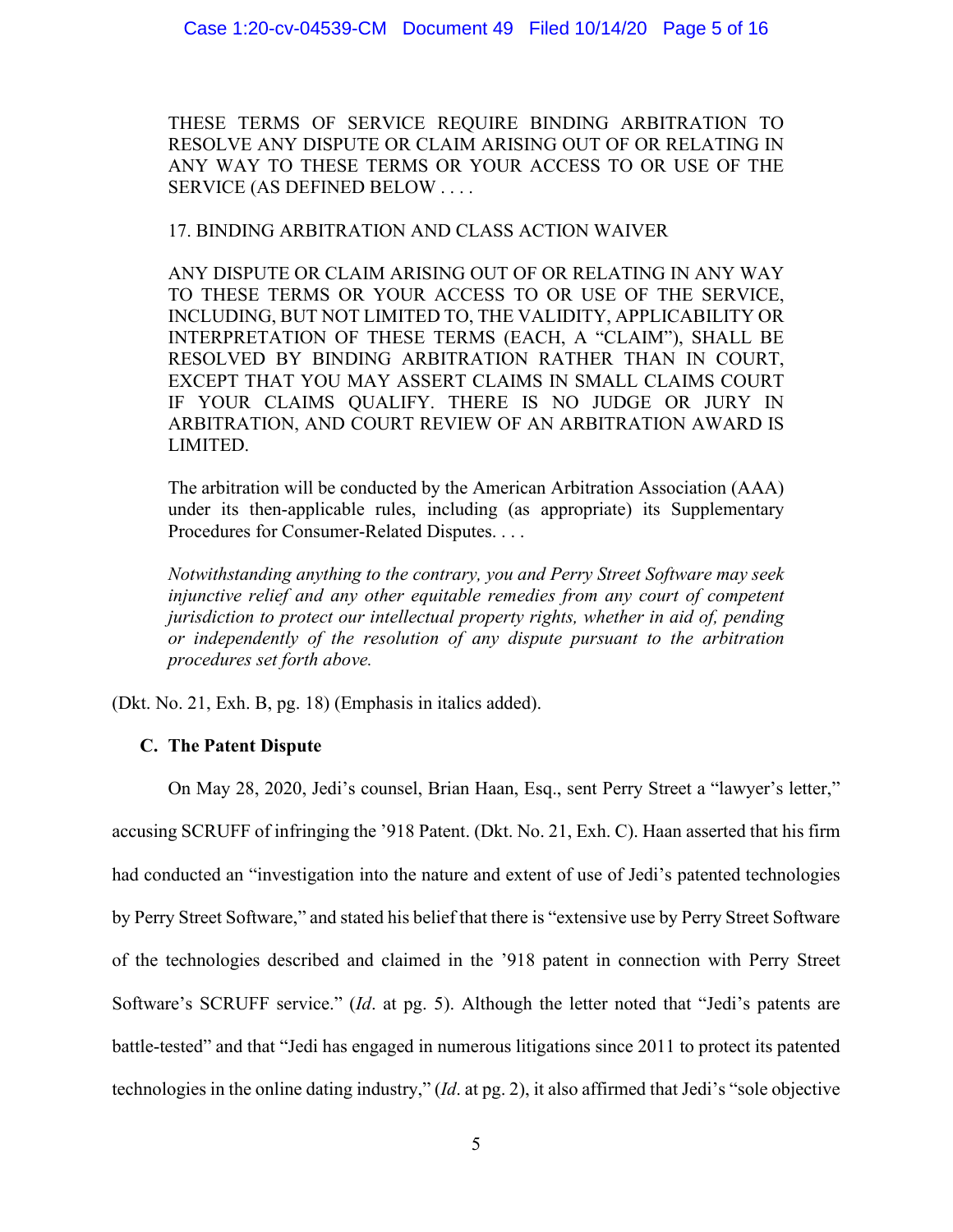#### Case 1:20-cv-04539-CM Document 49 Filed 10/14/20 Page 6 of 16

is to initiate business discussions with Perry Street Software about obtaining rights under Jedi's patent portfolio and a possible business collaboration." (*Id*. at pg. 4).

Haan attached to the letter a copy of the '918 Patent, and a 92-page "representative claim charge," which detailed eleven specific ways in which Jedi believed SCRUFF infringed the '918 Patent. (*Id*. at pg. 5; *see also* Dkt. No. 21, Exhs. A, D).

On June 12, 2020, Perry Street commenced this action against Jedi, asking the Court to hold, under the Declaratory Judgment Act ("DJA") and 35 U.S.C. § 1 *et seq.*, that Perry Street's app did not infringe on the '918 Patent as a matter of law. (Dkt. No. 6).

Six weeks later, on July 24, 2020, Perry Street filed a First Amended Complaint ("FAC"). The FAC added a second claim, in which Plaintiff sought a declaration that the parties were required to arbitrate their dispute.

Perry Street added the arbitration claim because, while reviewing Jedi's "representative claim chart," – which, as noted above, had been served on Perry Street two weeks before it filed this lawsuit – Plaintiff came to understand that Mr. Haan had downloaded and used the SCRUFF app on March 30, 2020, ostensibly as part of his investigation into SCRUFF to assess possible infringement claims. The tip-off was that screenshots generated during the investigation, which were attached to Haan's May 28, letter revealed that someone named "jediscruff" had used the app. (*See* Dkt. No. 38, att. 2, pg. 11). "Jediscruff's" profile picture bears a resemblance to Mr. Haan, and geolocation research revealed that "jediscruff" had accessed the app from a location near Haan's office. Since Perry Street takes the position that anyone who downloaded the app had to agree (even if passively, via the browsewrap agreement) to its TOS – which included the arbitration clause – it argued that Jedi, for whom the lawyer was working, was required to arbitrate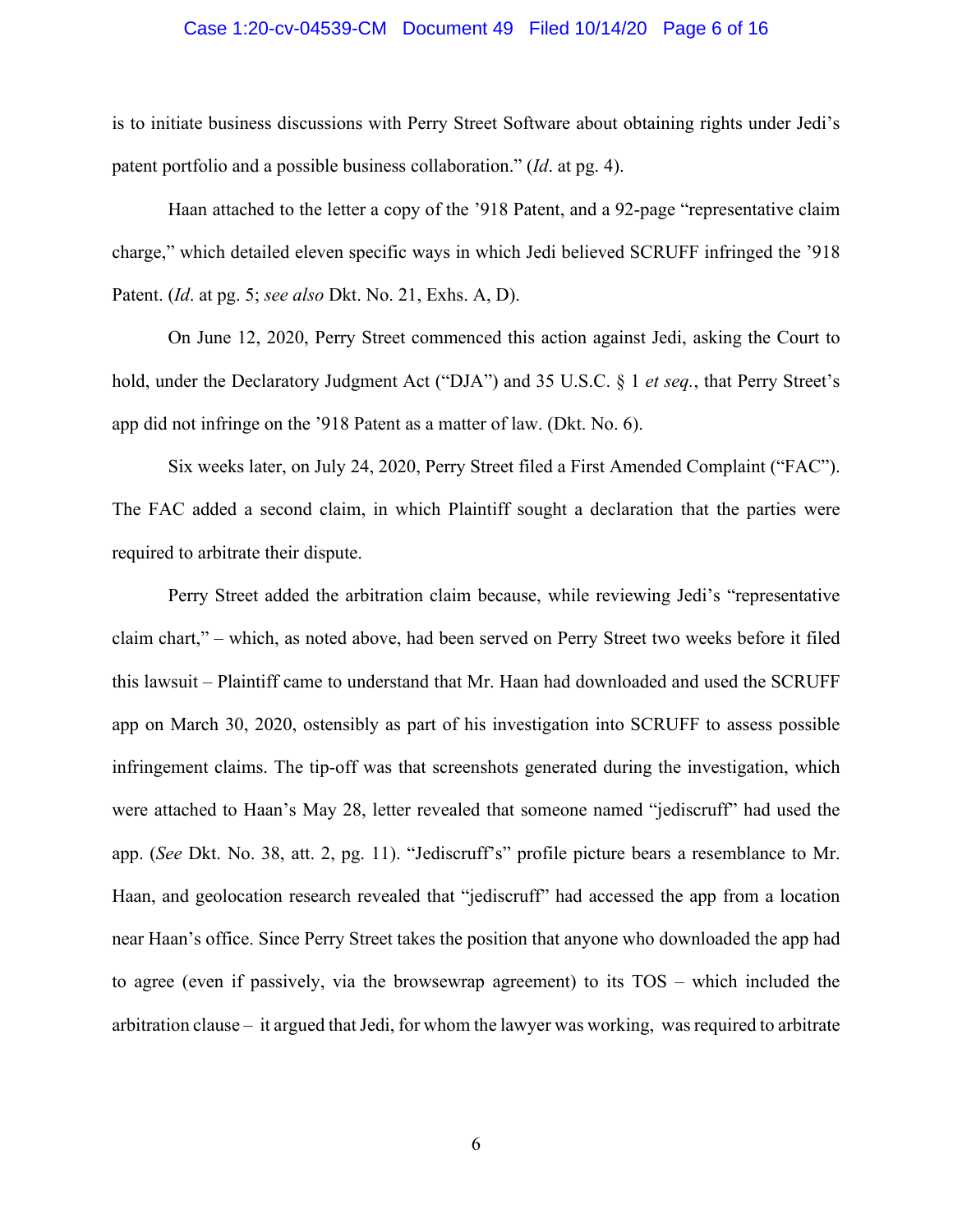### Case 1:20-cv-04539-CM Document 49 Filed 10/14/20 Page 7 of 16

the patent-infringement claim – and was also required, by the terms of the arbitration clause, to arbitrate any dispute over the issue of arbitrability.

Perry Street does not argue that Jedi itself accessed its app or agreed to the TOS, and Jedi does not dispute that its lawyer viewed SCRUFF. (Dkt. No. 24, pgs. 4, 11). But Jedi denies that Haan's actions constituted its assent to Perry Street's TOS, and asserts that it is not bound thereby. (*Id*. at 10–11).

Jedi also filed a counterclaim against Perry Street for patent infringement, seeking damages and injunctive relief. (*Id*. at pg. 30). Perry Street filed an answer to the counterclaim on August 28, 2020. (Dkt. No. 29).

Three days later, on August 31, 2020, Perry Street finally filed a demand for arbitration with the AAA, attaching SCRUFF's TOS to its demand. (Dkt. No. 30, Exh. 1).

#### **D. The Motions Before the Court**

On September 18, 2020, Jedi moved for a preliminary injunction, asking the Court either to enjoin or, in the alternative, to stay the arbitration. (Dkt. No. 34). Jedi took the position that the actions of its lawyer in investigating a potential claim of patent infringement were carried out pursuant to a duty imposed on that lawyer by Fed. R. Civ. P. 11, and so were personal to the lawyer and could not be attributed to Jedi. Jedi also filed a motion to strike certain statements that Perry Street made in its answer to Jedi's counterclaim.

Three days later, on September 21, 2020, Perry Street filed a cross-motion to compel arbitration and to stay the proceedings before this Court until the conclusion of arbitration. (Dkt. No. 37). On October 8, Perry Street filed a motion to stay this case pending resolution of its motion to compel arbitration. (Dkt. No. 42).

That is the posture in which we presently find ourselves.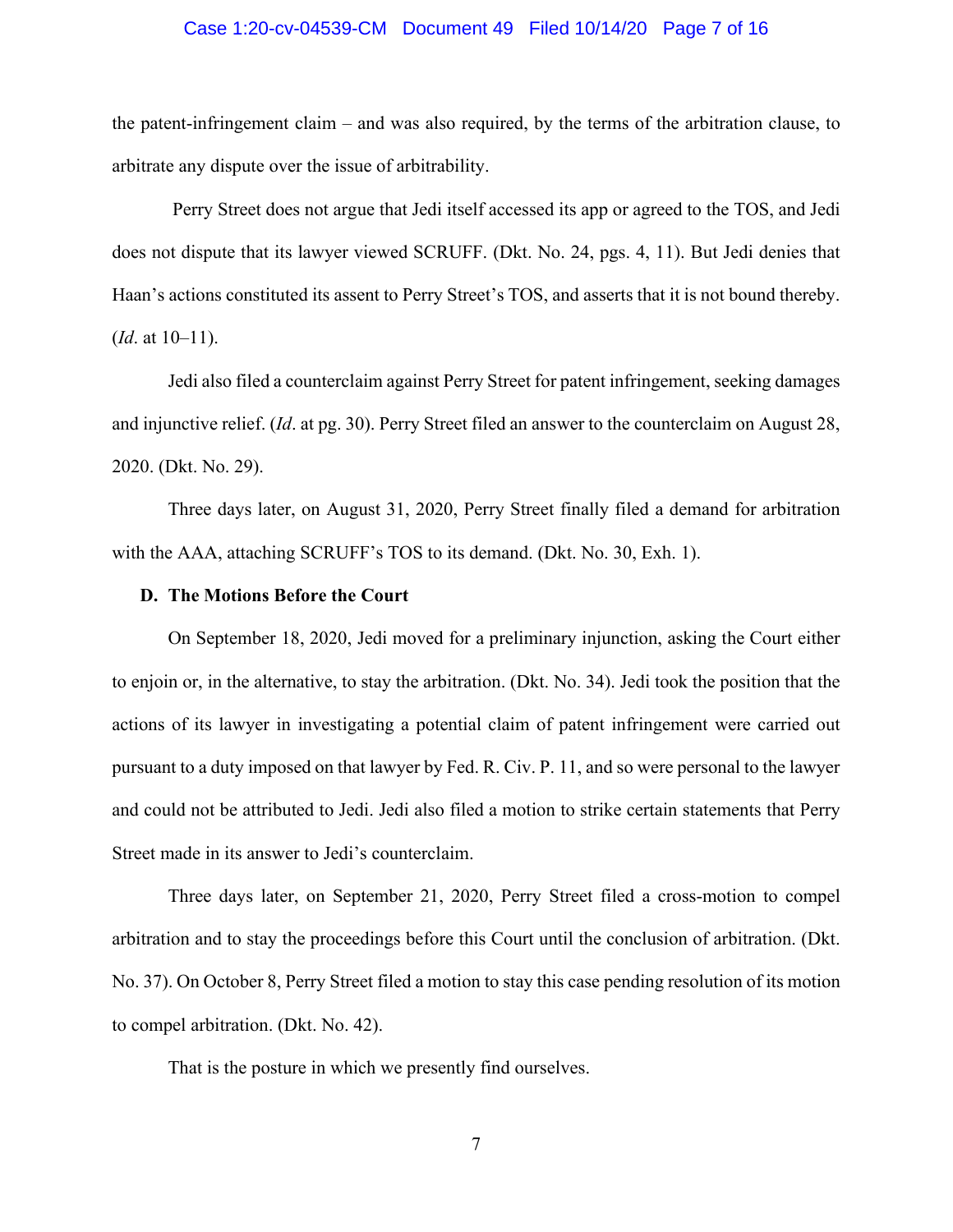#### **DISCUSSION**

#### **I. Jedi's Motion to Preliminarily Enjoin Arbitration is Granted.**

### **A. Legal Framework**

Jedi has moved for a preliminary injunction against the arbitration noticed by Perry Street. But its papers do not seek preliminary relief pending litigation over the entry of a permanent injunction. It wants this court to stop – to stay – the arbitration, on the ground that Jedi is not party to any arbitration agreement.

This Court has the authority to enjoin or stay an arbitration if one of the parties did not consent to arbitrate. *In re Am. Express Fin. Advisors Secs. Litig.*, 672 F.3d 113, 141 (2d Cir. 2011). Ordinarily, this Court would not exalt form over substance and would treat the two competing motions – one to enjoin and one to compel – as motions to stay and to compel, which would be decided pursuant to principles applicable to summary judgment motions. *See Bensadoun v. Jobe-Riat*, 316 F.3d 171, 175 (2d Cir. 2003).

However, in this particular instance, the court will grant Jedi's motion for a preliminary injunction for a brief period, so the parties can flesh out the evidentiary record needed to take final action on Perry Street's motion to compel arbitration and Jedi's motion to stay or permanently enjoin the arbitration.

A preliminary injunction is "an extraordinary remedy never awarded as of right." *Winter v. Nat. Res. Def. Council, Inc.*, 555 U.S. 7, 24 (2008). Although there have been different formulations of the preliminary injunction standard in the Second Circuit, the Supreme Court has clearly held that to succeed, a movant "must establish that he is likely to succeed on the merits, that he is likely to suffer irreparable harm in the absence of preliminary relief, that the balance of equities tips in his favor, and that an injunction is in the public interest." *Id*. at 20. *See also Rex*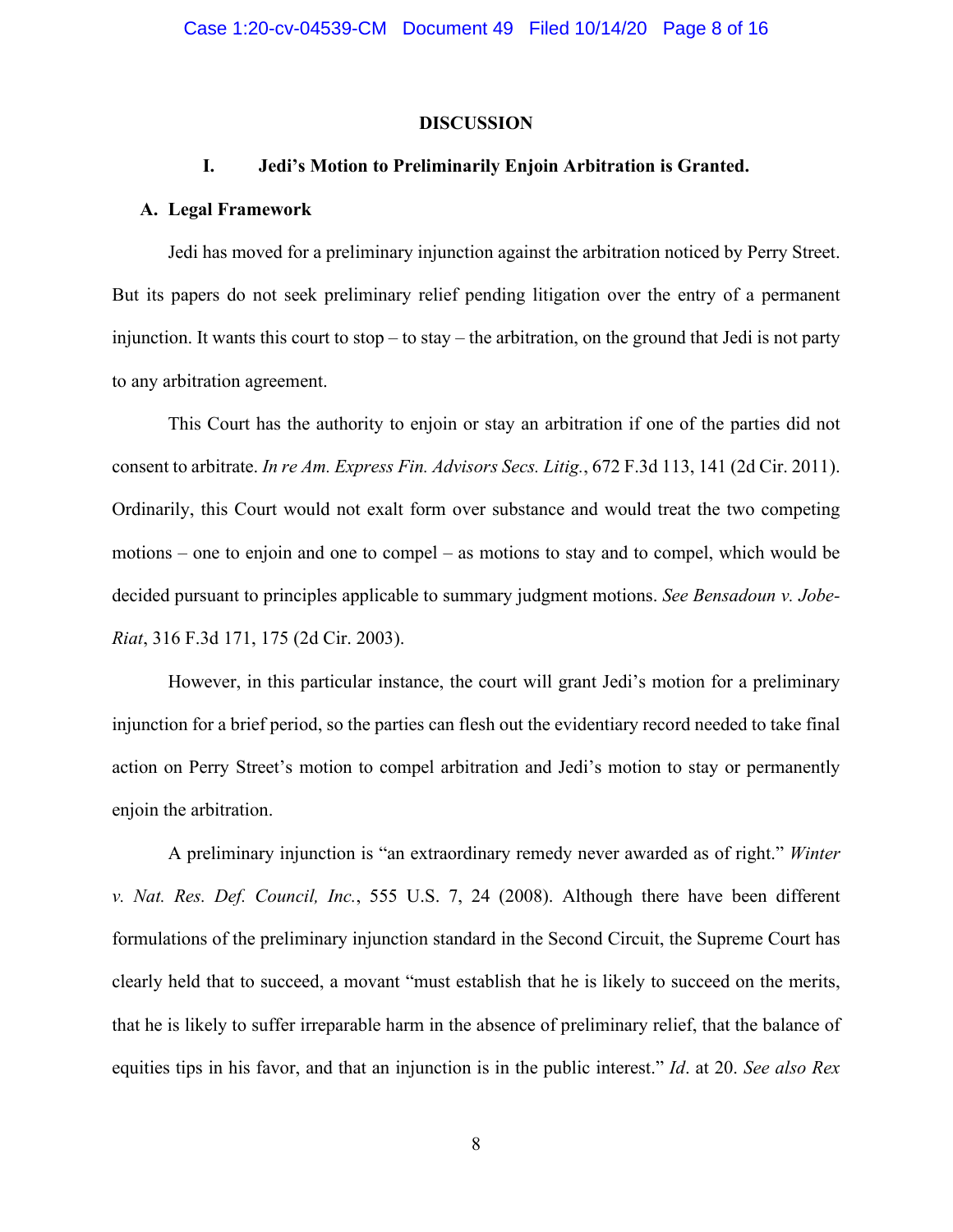*Med. L.P. v. Angiotech Pharms. (US), Inc.*, 754 F. Supp. 2d 616, 620 (S.D.N.Y. 2010) (noting that a preliminary-injunction analysis "requires the use of the Supreme Court's four-factor test in every case.") (McMahon, J.).

## **B. Application**

The Federal Arbitration Act ("FAA") provides that "a contract . . . to settle by arbitration a controversy thereafter arising out of such contract . . . shall be valid, irrevocable, and enforceable." 9 U.S.C. § 2. "[A]rbitration is a matter of contract, and courts must enforce arbitration contracts according to their terms." *Henry Schein, Inc. v. Archer and White Sales, Inc.*, 139 S. Ct. 524, 529 (2019). While courts have very little authority to evaluate the *merits* of a dispute that has been validly submitted to arbitration, it is "well settled that where the dispute at issue concerns contract formation, the dispute is generally for courts to decide." *Granite Rock Co. v. Int'l Brotherhood of Teamsters*, 561 U.S. 287, 296 (2010).

The only question I need to answer, then, is whether Jedi and Perry Street entered into an agreement to arbitrate when Haan, Jedi's lawyer, downloaded the SCRUFF app and assented (albeit passively) to the TOS. If Haan's actions bound Jedi to the arbitration clause in the TOS, then at least some questions – including the specific question of whether a patent-infringement dispute must be arbitrated under the terms of the TOS – must be submitted to an arbitrator.

However, if Jedi never agreed to arbitrate, Perry Street cannot force it to do so.

Because this raises an issue of contract formation, it is for the Court to decide.

Neither party contests that New York law applies to deciding contract formation. Under New York law, "To create a binding contract, there must be a manifestation of mutual assent sufficiently definite to assure that the parties are truly in agreement with respect to all material

9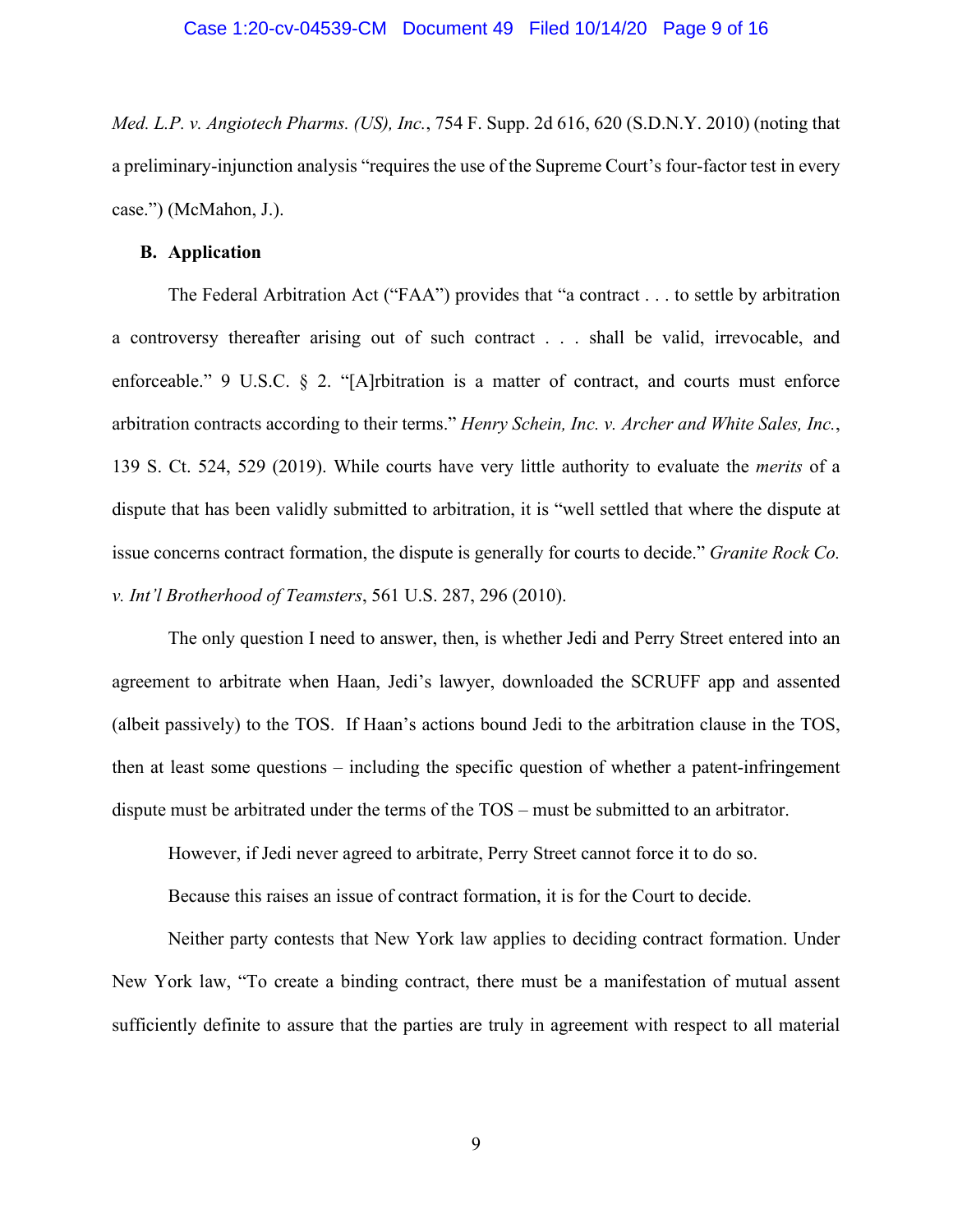### Case 1:20-cv-04539-CM Document 49 Filed 10/14/20 Page 10 of 16

terms." *Express Indus. & Terminal Corp. v. N.Y. State Dep't of Transp.*, 93 N.Y.2d 584, 589 (1999).

Perry Street argues that Jedi's lawyer was acting as Jedi's agent when he assented to the browsewrap TOS as a condition of signing up for SCRUFF. But as a matter of law, agency status is not determinative. It is well settled that the mere retention of an attorney does not create the sort of agency relationship that would necessarily bind the client to the terms of a contract to which only the lawyer agreed. "The mere creation of an agency for some purpose does not automatically invest the agent with 'apparent authority' to bind the principal without limitation." *Highland Capital Management LP v. Schneider*, 607 F.3d 322, 328 (2d Cir. 2010) (citation omitted).

Under traditional principles of agency, an agent (Jedi's lawyer) can bind a principal (Jedi) to an agreement if – and only if – the agent has authority to act on the principal's behalf *with respect to that agreement*. *See In re Arbitration Between Nat'l Union Fire Ins. Co. of Pittsburg, Pa. v. Personnel Plus, Inc.*, 954 F. Supp. 2d 239, 245 (S.D.N.Y. 2013). Determining whether the agent has such authority requires an evaluation of the *principal's* actions; it cannot be deduced from the actions of the agent alone. The focus on the principal's actions prevents otherwise unscrupulous agents who purport to bind their principals from doing so.

For a principal to agree to a contract through the actions of an agent, there must be at least some indication that the principal was aware of the contract and that it manifested its agreement to the contract through its agent. For example, in *Highland Capital*, 607 F.3d at 328, the Second Circuit held that an agent did not have authority (actual or apparent) to bind his principals to a contract when there was "no evidence that [the agent] had authorization to exercise his own discretion on behalf of his principals as to the terms of the transaction" nor any "evidence suggest[ing] that the [principals] did anything to induce [the third party] to believe that [the agent]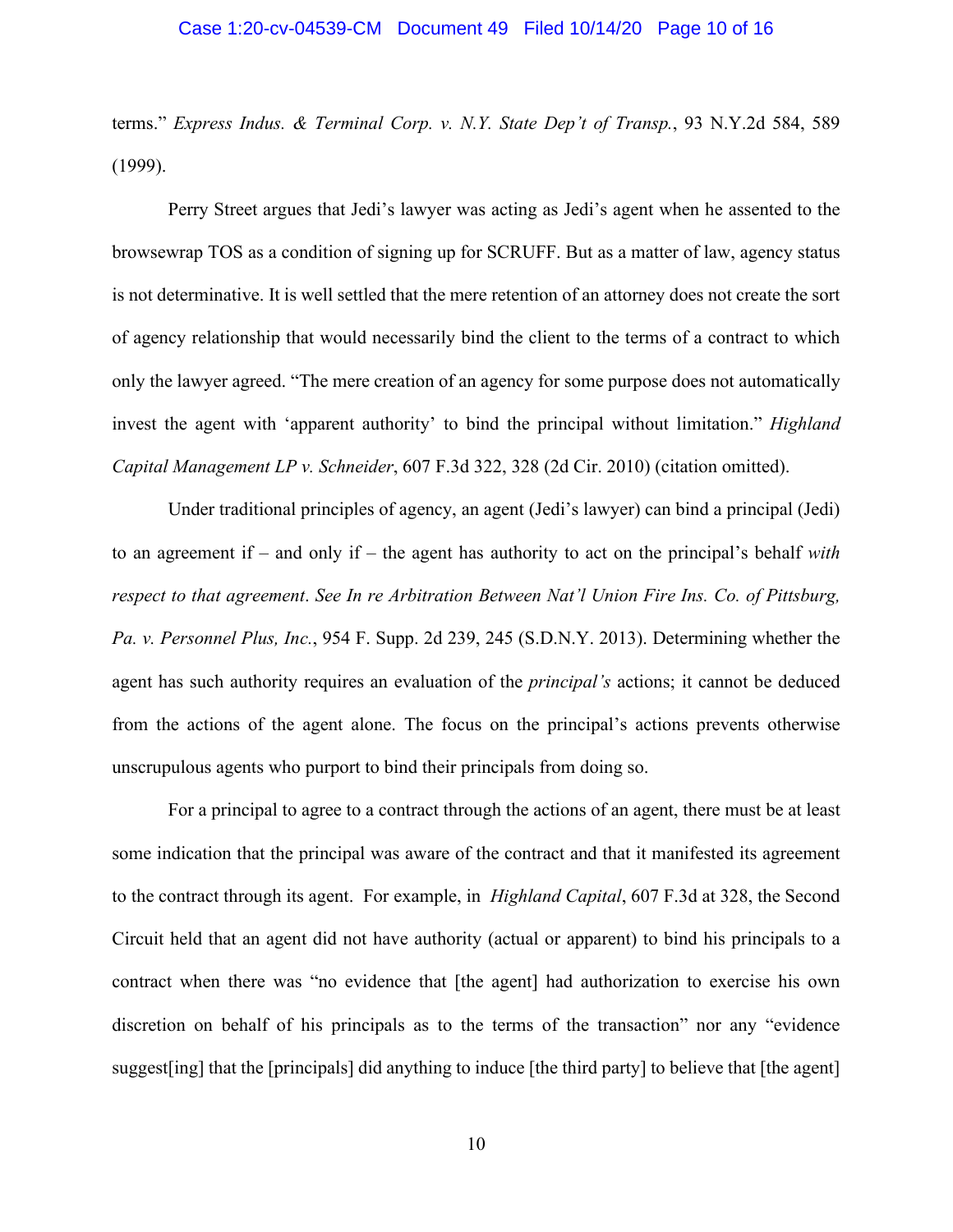## Case 1:20-cv-04539-CM Document 49 Filed 10/14/20 Page 11 of 16

was authorized to enter an agreement without their specific assent to its terms." Thus, for a lawyer like Haan to bind its non-signatory client to an arbitration clause, there must be evidence that *Jedi* intended – through *its* words or actions – to consent to SCRUFF's TOS through the actions of its lawyer, and that it manifested that intent to Perry Street.

Jedi argues that it can avoid arbitration because its lawyer signed up for SCRUFF as part of his Rule 11 pre-filing obligations, which he was independently required to undertake before signing a pleading in this or any federal court. *See* Fed. R. Civ. P. 11.

Rule 11 "imposes on any party who signs a pleading, motion or other paper . . . an affirmative duty to conduct a reasonable inquiry into the facts and the law before filing[.]" *Bus. Guides, Inc. v. Chromatic Comm'ns Enters., Inc.*, 498 U.S. 533, 551 (1991). When the dispute concerns possible patent infringement, as this case does, the requirement is even more stringent: "Rule 11 requires an attorney who files a patent infringement action to compare the accused device with the construed patent claims." *Antonious v. Spalding & Evenflo Companies, Inc.*, 275 F.3d 1066, 1074 (Fed. Cir. 2002). "The attorney may consult with his client *but may not rely solely on the client's lay opinion* that the accused device infringes the patent. . . . Instead, *counsel must make a reasonable effort to determine whether the accused device satisfies each of the claim limitations*." *Ibid*. (emphasis added).

Jedi thus asserts that, because its lawyer was acting pursuant to Rule 11, he was not acting in a manner that would have bound Jedi to the TOS – even though he had been retained by Jedi to investigate and, if justified, to bring a patent-infringement suit. It cites several cases with facts strikingly similar to the facts at bar – cases in which its argument won the day – for this proposition.

Unfortunately, Jedi does not accompany this assertion with an affidavit from Mr. Haan attesting to the alleged fact that he was carrying out his Rule 11 obligations when he signed onto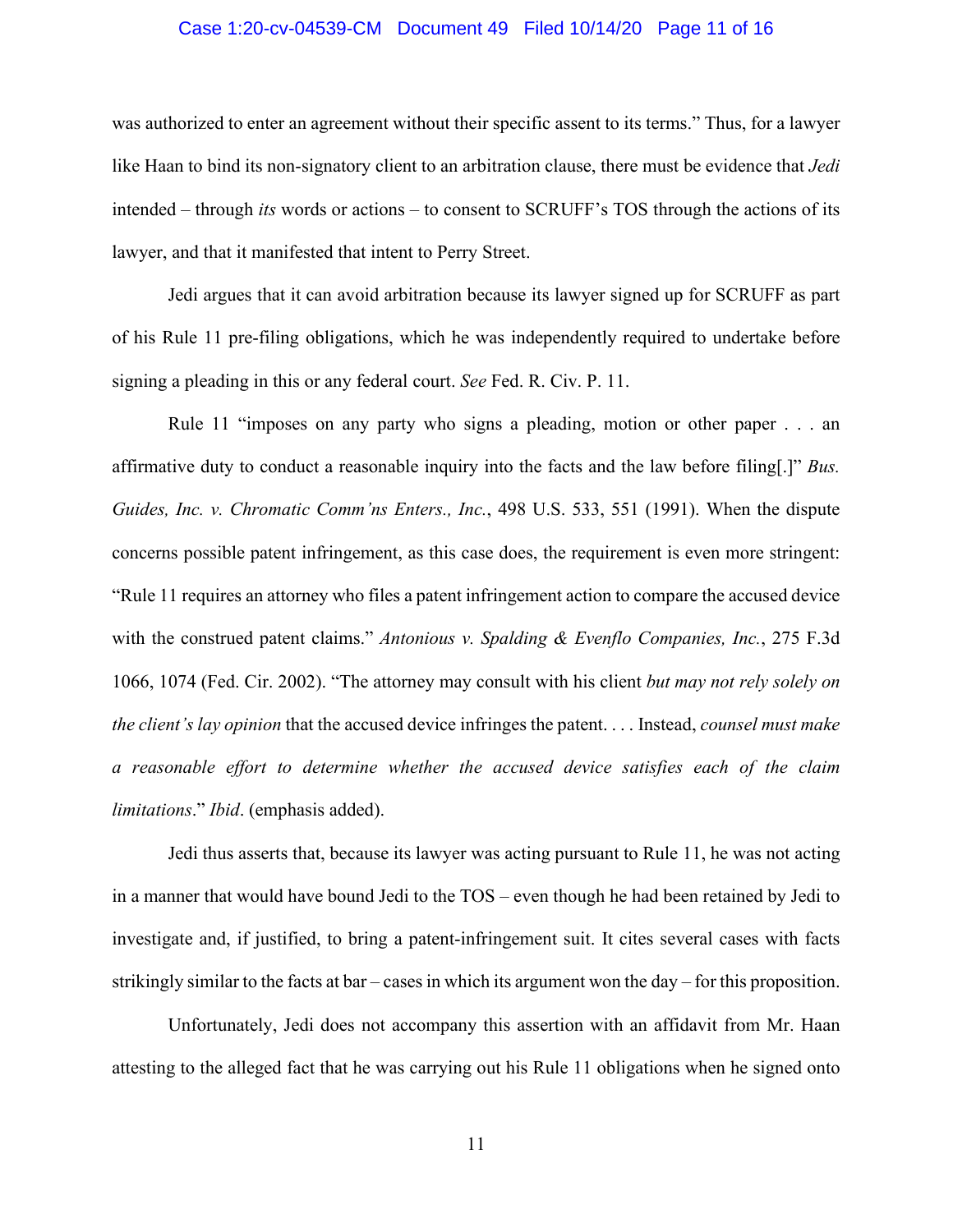### Case 1:20-cv-04539-CM Document 49 Filed 10/14/20 Page 12 of 16

the app. The record contains only statements included in the pleadings (FAC, counterclaim, answers, and current motions), none of which is verified. Both parties attached exhibits to their moving papers, but none of those exhibits sheds any light on the issue that needs to be decided.

This lack of evidence to support Jedi's argument is in stark contrast to the facts in the cases it cites. For example, in *AGCS Marine Ins. Co. v. Hymel & Associates, LLC*, 2017 WL 2729093 at \*5 (S.D.N.Y. June 22, 2017), the court held that a limited-liability company that had not signed an arbitration agreement was not bound thereby – even though the agreement had been signed by the LLC's registered agent, who happened to be one of the LLC's two members! The court so ruled because there was "no indication" in the record that the agent "signed the Application as agent for [the LLC], rather than in his individual capacity." *Ibid*. The court noted that, under "traditional principles, a court may find that a party signed a contract as an agent for a principal where the contract at issue so indicates," but observed that nothing in the contract or in the actions of either the agent or the LLC suggested that the agent's actions were taken on behalf of the LLC. *Ibid*. The court had before it a copy of the document that had been signed by the agent, and could see that the LLC was "not mentioned at all in that document," nor was the agent's signature "accompanied by language indicating that he signed . . . on behalf of" any entity. *Id*. at \*4. Obviously here, where any contract that Haan may have entered into was reached passively, there is no similar document for the Court to examine for evidence of the capacity in which he did so.

In *VS Tech., LLC v. Twitter, Inc.*, 2011 WL 11074291 (E.D. Va. June 28, 2011), Plaintiff VS Technologies ("VS") sued Defendant Twitter for patent infringement. Twitter argued that the Eastern District of Virginia was the improper forum, based on a forum-selection clause that Twitter included in its TOS for all prospective users. VS's founding member and manager, Dinesh Agarwal (who was also a patent attorney), had agreed to Twitter's TOS when he signed up for the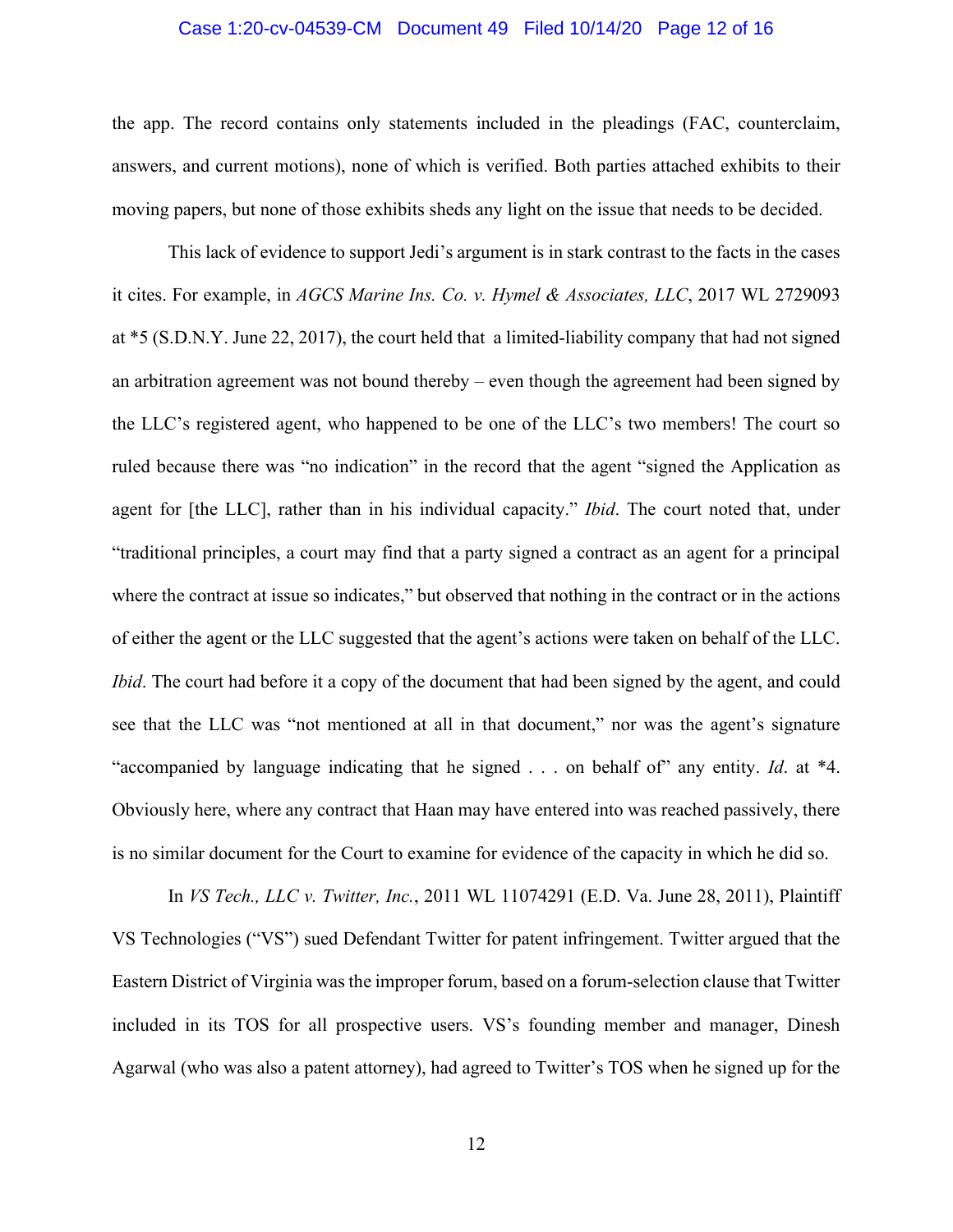### Case 1:20-cv-04539-CM Document 49 Filed 10/14/20 Page 13 of 16

service. Although VS was a non-signatory to the TOS, Twitter insisted that Agarwal's action bound it to the forum-selection clause.

The court rejected that argument. It held, as one of several bases for its decision, that there was no way to impute the actions of Agarwal to a non-signatory like VS Technologies. Significantly, Agarwal filed an affidavit in support of the motion, in which he stated that he signed up for Twitter because he believed Rule 11 "required such an investigation of publicly available information to form a reasonable basis for infringement." Opposition to Motion to Transfer Case, Exhibit A at ¶ 5, VS Tech. v. Twitter, Inc., No. 2:11cv43 (E.D. Va. June, 28, 2011), ECF No. 29.[1](#page-12-0) That affidavit is precisely what is missing here.

Similarly, in *Loyalty Conversion Sys. Corp. v. Am. Airlines, Inc.*, 2014 WL 4352533 (E.D. Tex. Sept. 2, 2014), the court held that an employee of the Plaintiff company did not bind the company to the Defendant's TOS when he signed up for a service offered by the Defendant solely for the purpose of investigating patent infringement. The court noted that "the patent infringement action did not arise from [the employee's] use of the website," and that the employee's actions were "designed to obtain evidence for the patent infringement action[.]" *Id*. at \*4.

The upshot from these cases is that an individual affiliated with a company does not bind the company absent some additional evidence that *the company* intended to be bound. Establishing only that there is an agent-client relationship, or that the relationship is mutually beneficial, is insufficient. *See Phoenix Companies, Inc. v. Abrahamsen*, 2006 WL 2847812 at \*6 (S.D.N.Y. Sept. 28, 2006). However, the resolution of such factual questions depends on the submission of evidence. That evidence is missing here.

<span id="page-12-0"></span><sup>&</sup>lt;sup>1</sup> Agarwal also averred that he had "no recollection of seeing or agreeing to" the contents of Twitter's TOS when he first signed up for the app. Opposition to Motion to Transfer Case, Exhibit A at ¶ 7, VS Tech. v. Twitter, Inc., No. 2:11cv43 (E.D. Va. June, 28, 2011), ECF No. 29.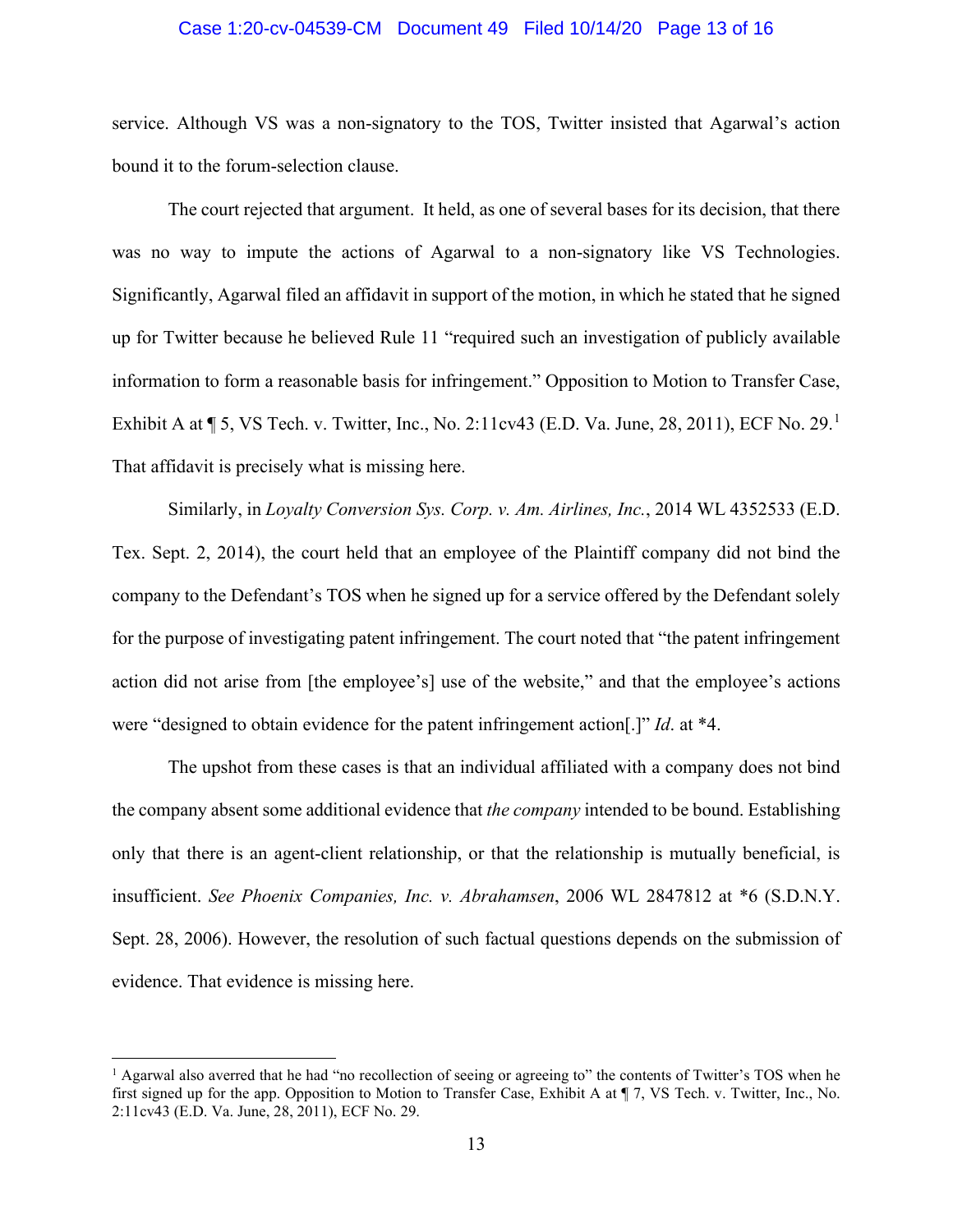### Case 1:20-cv-04539-CM Document 49 Filed 10/14/20 Page 14 of 16

Nevertheless, the Court cannot ignore the fact that Rule 11 obligations exist, and that a lawyer who signs a pleading attests to the fact that he or she has engaged in an independent investigation and satisfied those responsibilities. Haan signed Jedi's pleadings in this court. Given his status as a lawyer, this court can draw some inferences about why he downloaded this particular dating app, even in the absence of an affidavit. Nor will the Court ignore precedent as on point and persuasive as the cases discussed above. As a matter of law, it does not appear that Perry Street has the better of this argument.

That being so, it is likely that Jedi would prevail on the merits of an application for permanent injunctive relief if the record were fully fleshed out – if it provides evidence that its lawyer signed up for SCRUFF for Rule 11 purposes.

As for the other factors relevant for a preliminary injunction, it is well settled that forcing a party that has not agreed to arbitrate into arbitration works an irreparable injury. *See, e.g., Merrill Lynch Inv. Managers v. Optibase, Ltd.*, 337 F.3d 125, 129 (2d Cir. 2003) (per curiam). The balance of equities also tips in Jedi's favor, as entering a preliminary injunction would merely preserve the status quo while we finish litigating an issue on which it appears likely to succeed. Perry Street is not materially harmed by the injunction, because if it prevails eventually it will not have lost its opportunity to arbitrate. But if Jedi is forced to arbitrate now, it may be forced to waste time and resources in the incorrect forum. *See Citigroup Glob. Mkts., Inc. v. VCG Special Opportunities Master Fund Ltd.*, 598 F.3d 30, 40 (2d Cir. 2010). Finally, enforcing a private dispute resolution to which a party has not agreed is never in the public interest. *See Goldman, Sachs & Co. v. Golden Empire Schs. Fin. Auth.*, 922 F. Supp. 2d 435, 444 (S.D.N.Y. 2013).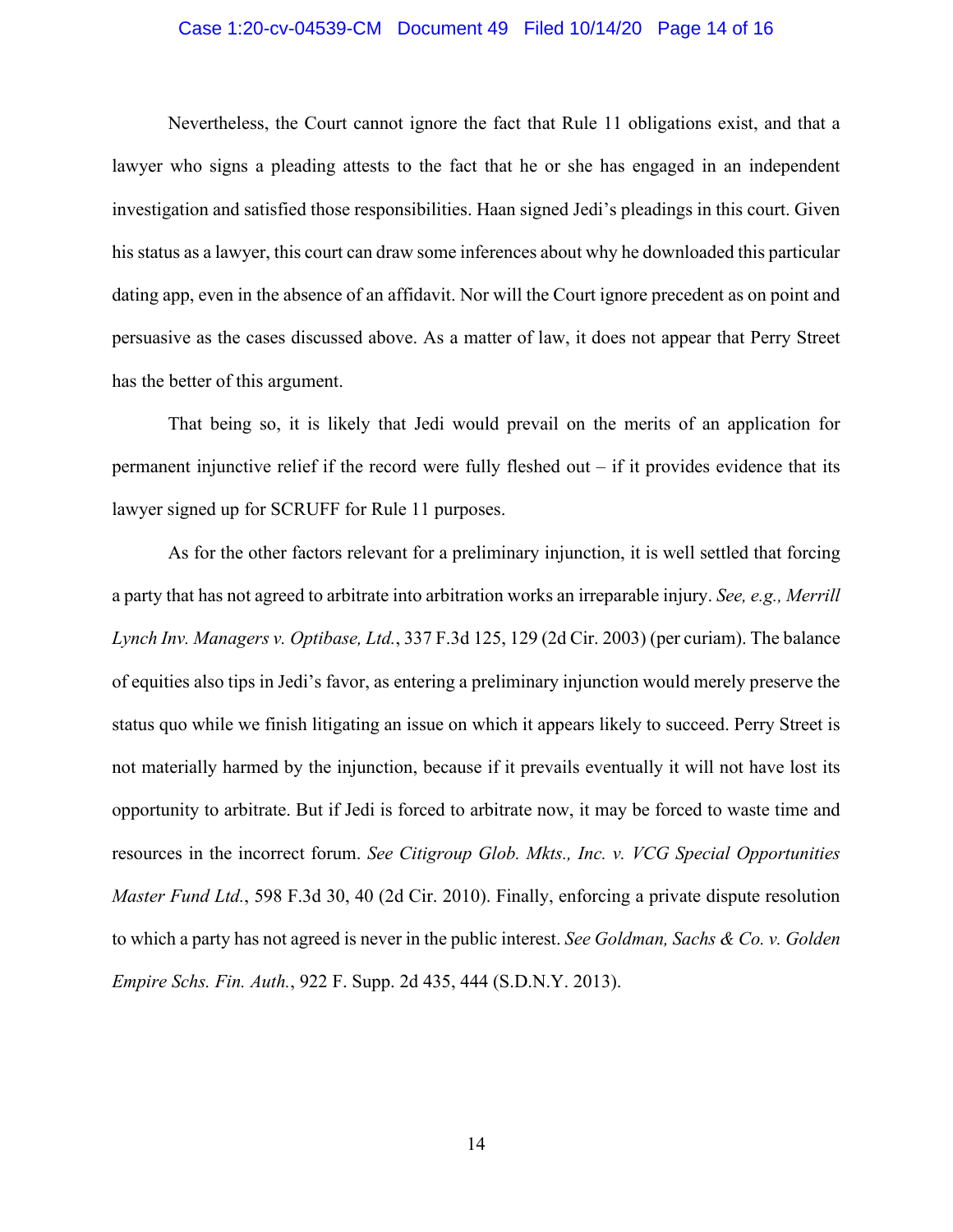## Case 1:20-cv-04539-CM Document 49 Filed 10/14/20 Page 15 of 16

For these reasons, Jedi's motion for a preliminary injunction staying the arbitration is granted.<sup>[2](#page-14-0)</sup>

What the Court is entering is a preliminary injunction, not a permanent one. This means that the arbitration is only stayed pending full litigation of the request for a permanent injunction (i.e., a stay) on the merits. That requires the presentation of evidence – specifically, evidence about what Jedi's lawyer did and why he did it, not unsupported conclusory statements.

Accordingly, the parties have 30 days to develop and submit evidence in support of the motion for a permanent injunction (stay) and the cross-motion to compel.

\*\*\*\*\*

## **II. The Remaining Motions**

Motions to strike are highly disfavored. *See Slue v. N.Y. Univ. Med. Ctr.*, 409 F. Supp. 349, 374 (S.D.N.Y. 2006). Jedi's motion to strike – to strike the common phrase "the [document or fact] speaks for itself" from Perry Street's answer to its counterclaim – is particularly disfavored by this Court. It is denied.

Perry Street's motion for a stay of proceedings pending a decision on its motion to compel is also denied. However, for the next 30 days proceedings are limited to those necessary to flesh out the record on the pending motions.

<span id="page-14-0"></span> $2$  Jedi does make two additional arguments for why it is likely to succeed on the merits, one of which is just wrong and the other of which has not been sufficiently addressed by the parties. Although they are not outcomedeterminative on Jedi's motion for a preliminary injunction, both bear brief mention here.

First, Jedi argues that its patent-infringement claim is outside the scope of the arbitration agreement. This argument necessarily requires an interpretation of the arbitration agreement, which – as the agreement states – is an issue reserved for the arbitrator if the arbitration clause binds Jedi.

Second, as noted above, Jedi mentions almost in passing that Perry Street has waived its right to demand arbitration. The parties have barely touched on this issue in their briefs. If Jedi wishes to pursue this argument it needs to brief the question more fully.